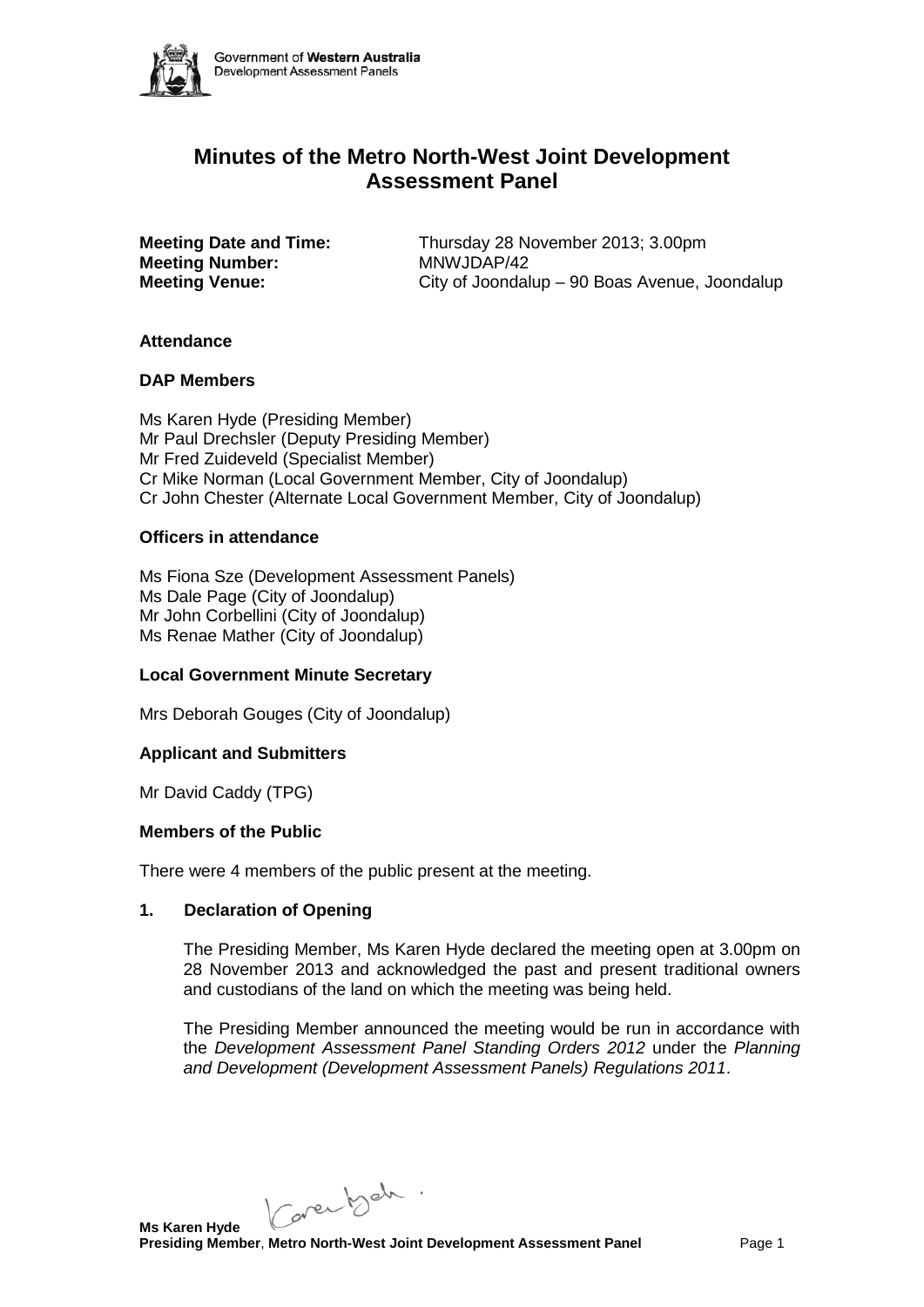

The Presiding Member advised that the meeting is being audio recorded in accordance with Section 5.16 of the Standing Orders 2012; No Recording of Meeting, which states: *'A person must not use any electronic, visual or audio*  recording device or instrument to record the proceedings of the DAP meeting *unless the Presiding Member has given permission to do so.'* The Presiding Member granted permission for the minute taker to record proceedings for the purpose of the minutes only.

# **2. Apologies**

Cr Liam Gobbert (Local Government Member, City of Joondalup)

## **3. Members on Leave of absence**

Nil

## **4. Noting of minutes**

Minutes of the Metro North-West JDAP meeting No.41 held on 24 October 2013 were noted by DAP members.

## **5. Disclosure of interests**

Nil

#### **6. Declaration of Due Consideration**

All members declared that they had duly considered the documents.

#### **7. Deputations and presentations**

**7.1** Mr David Caddy (TPG) addressed the DAP for the application at Item 8.1.

# **8. Form 1 - Responsible Authority Reports – DAP Application**

| 8.1 | <b>Property Location:</b><br><b>Application Details:</b>         | Lot 708 (420) Joondalup Drive, Joondalup<br>Modifications and expansion to previously<br>approved ground and first floor tenancies of<br>existing shopping centre (Lakeside Joondalup) |
|-----|------------------------------------------------------------------|----------------------------------------------------------------------------------------------------------------------------------------------------------------------------------------|
|     | Applicant:                                                       | TPG Town Planning, Urban Design and<br>Heritage                                                                                                                                        |
|     | Owner:<br>Responsible authority:<br>Report date:<br>DoP File No: | Lend Lease Funds Management Ltd<br>City of Joondalup<br>14 November 2013<br>DP/13/00789                                                                                                |

# **REPORT RECOMMENDATION / PRIMARY MOTION**

**Moved by:** Mr Paul Drechsler **Seconded by:** Mr Fred Zuideveld

That the Metro North-West JDAP resolves to:

Caren beh. **Ms Karen Hyde** 

**Presiding Member**, **Metro North-West Joint Development Assessment Panel** Page 2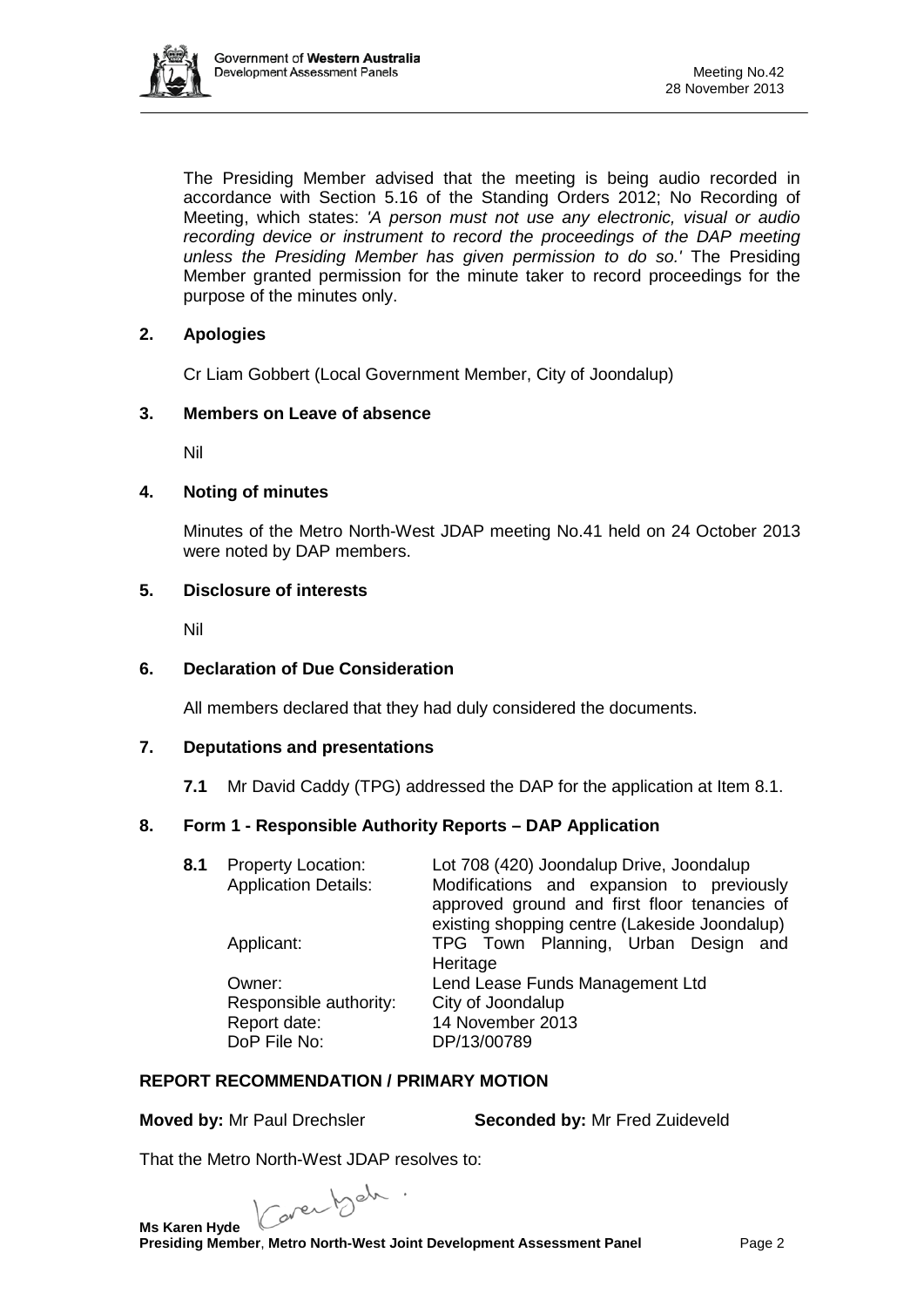

**Approve** DAP Application reference DP/13/00789 and accompanying plans DA3006, DA3007, DA3008, DA3009, DA3010, DA3011 (version 5) in accordance with Clause 6.9 of the City of Joondalup District Planning Scheme No. 2, subject to the following conditions:

# **Conditions**

- 1. This decision constitutes planning approval only and is valid for a period of two (2) years from the date of approval. If the subject development is not substantially commenced within the two (2) year period, the approval shall lapse and be of no further effect.
- 2. A Construction Management Plan being submitted and approved prior to the commencement of development. The management plan shall detail how it is proposed to manage:
	- a) all forward works for the site;
	- b) the delivery of materials and equipment to the site;
	- c) the storage of materials and equipment on the site;
	- d) the parking arrangements for the contractors and subcontractors;
	- e) the management of dust during the construction process;
	- f) the management of noise during the construction process; and
	- g) other matters likely to impact on the surrounding properties.
- 3. A Refuse Management Plan indicating the method of rubbish collection from the development is to be submitted to and approved by the City, prior to the commencement of development.
- 4. Any proposed external building plant, including air conditioning units, piping, ducting and water tanks, being located so as to minimise any visual and noise impact on surrounding landowners, and screened from view from the street, and where practicable from adjoining buildings, with details of the location of such plant being submitted for approval by the City prior to the commencement of development.
- 5. An onsite stormwater drainage system, with the capacity to contain a 1:100 year storm of 24-hour duration, is to be provided prior to the development first being occupied, and thereafter maintained to the satisfaction of the City.
- 6. A turn around area shall be provided within the at grade car park in accordance with the car park layout and swept paths (figure 6) and the recommendations contained within the Uloth and Associates traffic report dated 20 September 2013. Amended plans shall be submitted to and approved by the City prior to the commencement of development.
- 7. Signage shall be provided to the northern exit of the station and station square advising commuters of after hours access from Joondalup Train Station to Boas Avenue. A signage proposal shall be submitted to the City within 28 days from the date of this approval. Signage shall be installed prior to the commencement of development and shall be maintained at all times to the

satisfaction of the City.<br> $\sqrt{2\pi r^2}$